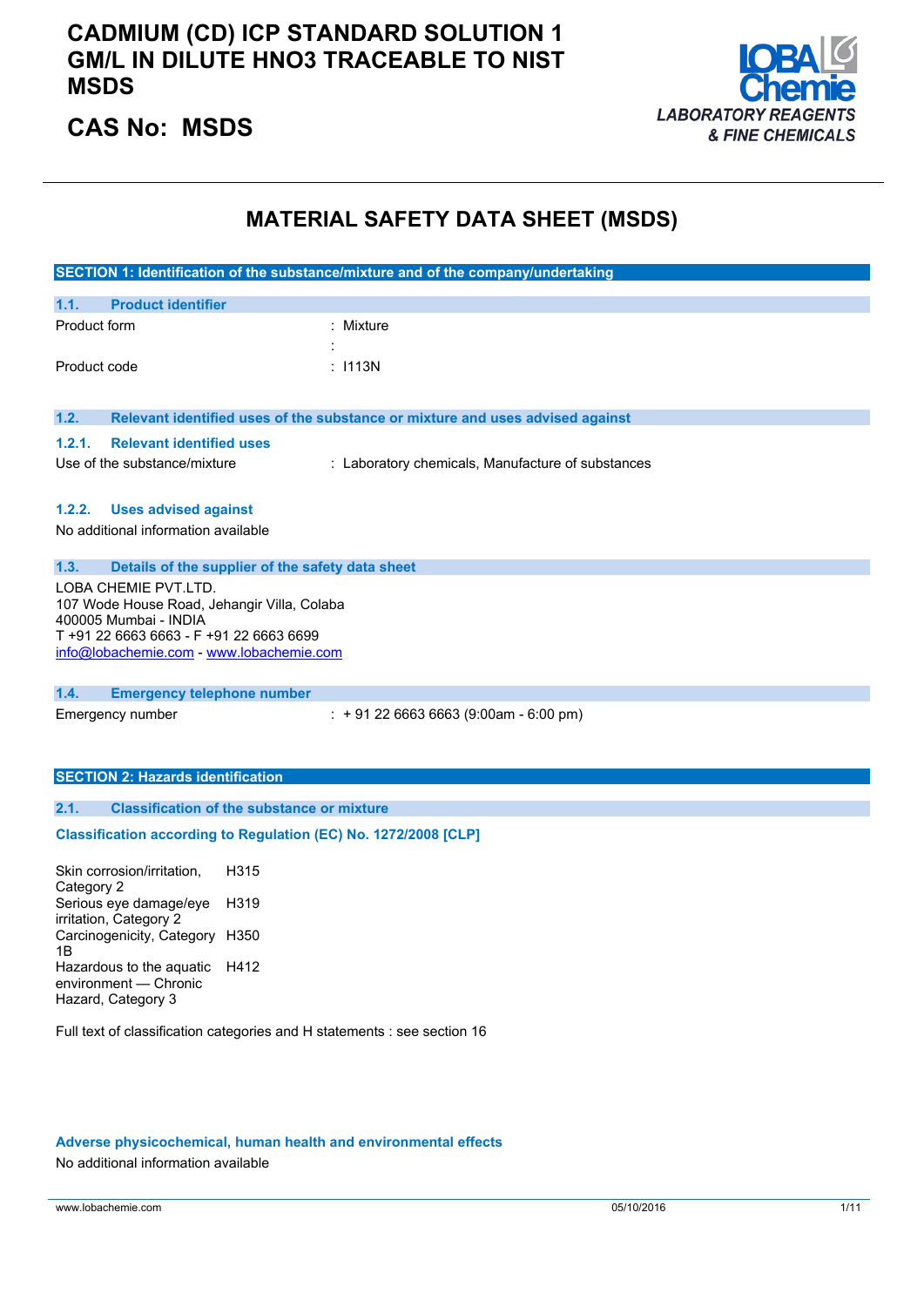Safety Data Sheet

#### **2.2. Label elements**

| Labelling according to Regulation (EC) No. 1272/2008 [CLP] |                                                                                                                                                                                                                                                                                                                        |  |  |
|------------------------------------------------------------|------------------------------------------------------------------------------------------------------------------------------------------------------------------------------------------------------------------------------------------------------------------------------------------------------------------------|--|--|
| Hazard pictograms (CLP)                                    | GHS07<br>GHS08                                                                                                                                                                                                                                                                                                         |  |  |
| Signal word (CLP)                                          | : Danger                                                                                                                                                                                                                                                                                                               |  |  |
| Hazard statements (CLP)                                    | $\therefore$ H315 - Causes skin irritation<br>H319 - Causes serious eye irritation<br>H350 - May cause cancer<br>H412 - Harmful to aguatic life with long lasting effects                                                                                                                                              |  |  |
| Precautionary statements (CLP)                             | : P201 - Obtain special instructions before use<br>P273 - Avoid release to the environment<br>P305+P351+P338 - IF IN EYES: Rinse cautiously with water for several minutes.<br>Remove contact lenses, if present and easy to do. Continue rinsing<br>P308+P313 - IF exposed or concerned: Get medical advice/attention |  |  |

#### **2.3. Other hazards**

#### No additional information available

| <b>SECTION 3: Composition/information on ingredients</b> |                  |  |  |
|----------------------------------------------------------|------------------|--|--|
|                                                          |                  |  |  |
| 3.1.                                                     | <b>Substance</b> |  |  |
| Not applicable                                           |                  |  |  |

#### **3.2. Mixture**

| <b>Name</b>                              | <b>Product identifier</b>                                             | $\frac{9}{6}$ | <b>Classification according</b><br>to Regulation (EC) No.<br>1272/2008 [CLP]                                               |
|------------------------------------------|-----------------------------------------------------------------------|---------------|----------------------------------------------------------------------------------------------------------------------------|
| Water                                    | (CAS No) 7732-18-5<br>(EC no) 231-791-2                               | $75 - 99$     | Not classified                                                                                                             |
| Nitric acid                              | (CAS No) 7697-37-2<br>(EC no) 231-714-2<br>(EC index no) 007-004-00-1 | $1 - 5$       | Ox. Liq. 1, H271<br>Skin Corr. 1A. H314                                                                                    |
| CADMIUM NITRATE AR (TETRAHYDRATE)<br>99% | (CAS No) 10022-68-1                                                   | $0.01 - 1$    | Acute Tox. 4 (Dermal),<br>H312<br>Acute Tox. 4 (Inhalation).<br>H332<br>Acute Tox. 4 (Oral), H302<br>Aquatic Acute 1, H400 |

#### Full text of H-phrases: see section 16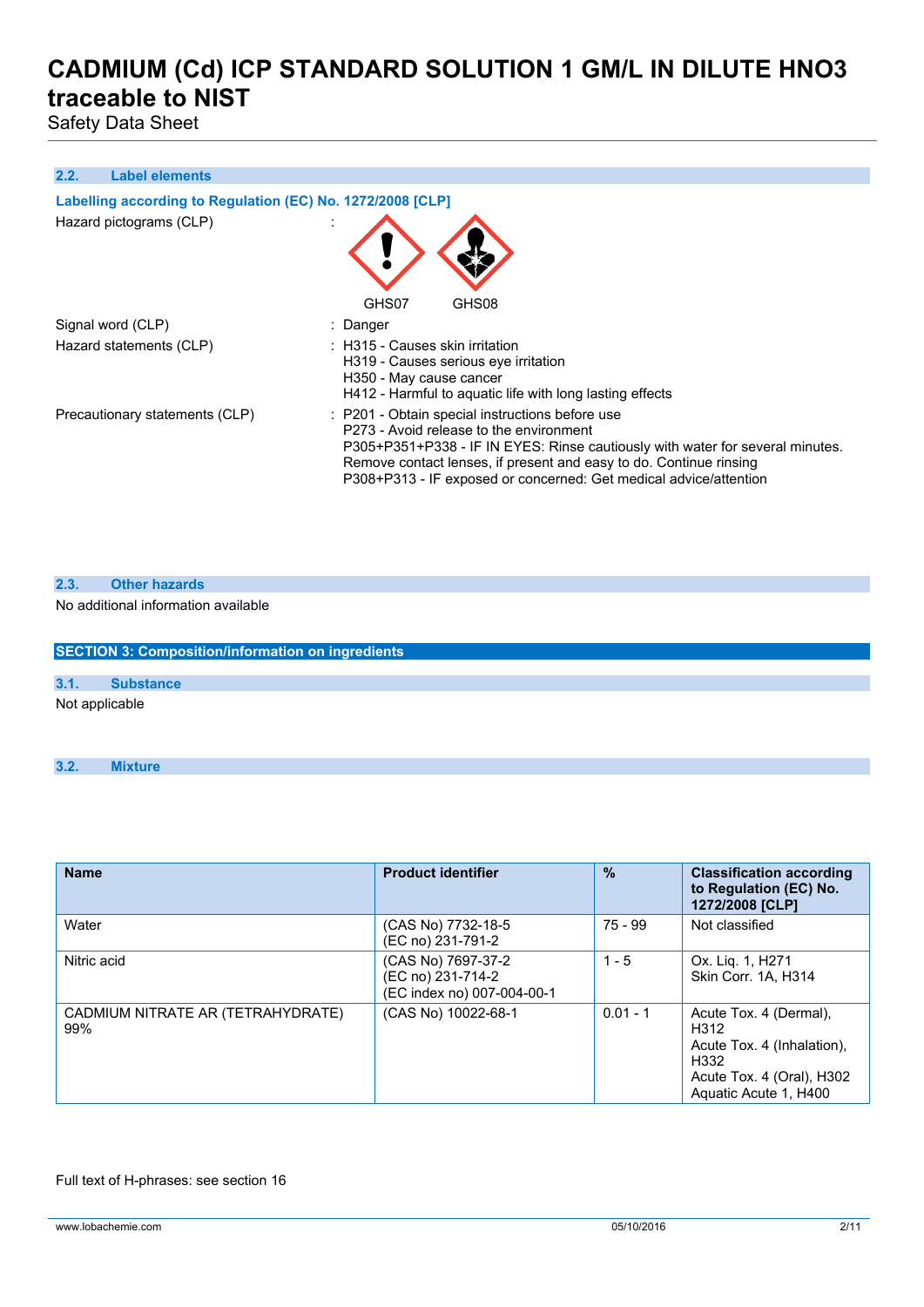Safety Data Sheet

### **SECTION 4: First aid measures**

| 4.1.   | <b>Description of first aid measures</b>                    |                                                                                                                                                       |
|--------|-------------------------------------------------------------|-------------------------------------------------------------------------------------------------------------------------------------------------------|
|        | First-aid measures after inhalation                         | : Assure fresh air breathing. If breathing is difficult, remove victim to fresh air and keep<br>at rest in a position comfortable for breathing.      |
|        | First-aid measures after skin contact                       | : Wash with plenty of soap and water. Get medical advice/attention.                                                                                   |
|        | First-aid measures after eye contact                        | Rinse cautiously with water for several minutes. Remove contact lenses, if present<br>and easy to do. Continue rinsing. Get medical advice/attention. |
|        | First-aid measures after ingestion                          | Rinse mouth. Do not induce vomiting. Get medical advice/attention.                                                                                    |
| 4.2.   | Most important symptoms and effects, both acute and delayed |                                                                                                                                                       |
|        | Symptoms/injuries                                           | : May cause cancer.                                                                                                                                   |
|        | Symptoms/injuries after skin contact                        | Causes skin irritation.                                                                                                                               |
|        | Symptoms/injuries after eye contact                         | : Causes serious eye irritation.                                                                                                                      |
| 4.3.   |                                                             | Indication of any immediate medical attention and special treatment needed                                                                            |
|        | Treat symptomatically.                                      |                                                                                                                                                       |
|        | <b>SECTION 5: Firefighting measures</b>                     |                                                                                                                                                       |
| 5.1.   | <b>Extinguishing media</b>                                  |                                                                                                                                                       |
|        | Suitable extinguishing media                                | : Carbon dioxide. Dry powder. Foam. Water spray.                                                                                                      |
|        | Unsuitable extinguishing media                              | Do not use a heavy water stream.                                                                                                                      |
|        |                                                             |                                                                                                                                                       |
| 5.2.   | Special hazards arising from the substance or mixture       |                                                                                                                                                       |
|        | No additional information available                         |                                                                                                                                                       |
| 5.3.   | <b>Advice for firefighters</b>                              |                                                                                                                                                       |
|        | Protection during firefighting                              | : Do not enter fire area without proper protective equipment, including respiratory<br>protection.                                                    |
|        | <b>SECTION 6: Accidental release measures</b>               |                                                                                                                                                       |
| 6.1.   |                                                             | Personal precautions, protective equipment and emergency procedures                                                                                   |
|        |                                                             |                                                                                                                                                       |
| 6.1.1. | For non-emergency personnel                                 |                                                                                                                                                       |
|        | <b>Emergency procedures</b>                                 | : Evacuate unnecessary personnel.                                                                                                                     |
| 6.1.2. | For emergency responders                                    |                                                                                                                                                       |
|        | Protective equipment                                        | : Use personal protective equipment as required.                                                                                                      |
| 6.2.   | <b>Environmental precautions</b>                            |                                                                                                                                                       |
|        | Avoid release to the environment.                           |                                                                                                                                                       |
| 6.3.   | Methods and material for containment and cleaning up        |                                                                                                                                                       |
|        | Methods for cleaning up                                     | : Collect spillage. On land, sweep or shovel into suitable containers.                                                                                |
| 6.4.   | <b>Reference to other sections</b>                          |                                                                                                                                                       |
|        | No additional information available                         |                                                                                                                                                       |
|        | <b>SECTION 7: Handling and storage</b>                      |                                                                                                                                                       |
| 7.1.   | <b>Precautions for safe handling</b>                        |                                                                                                                                                       |
|        | Precautions for safe handling                               | Do not handle until all safety precautions have been read and understood. Avoid                                                                       |
|        |                                                             | contact with skin and eyes. Do not breathe vapours.                                                                                                   |
|        | Hygiene measures                                            | Wash hands and other exposed areas with mild soap and water before eating,<br>drinking or smoking and when leaving work.                              |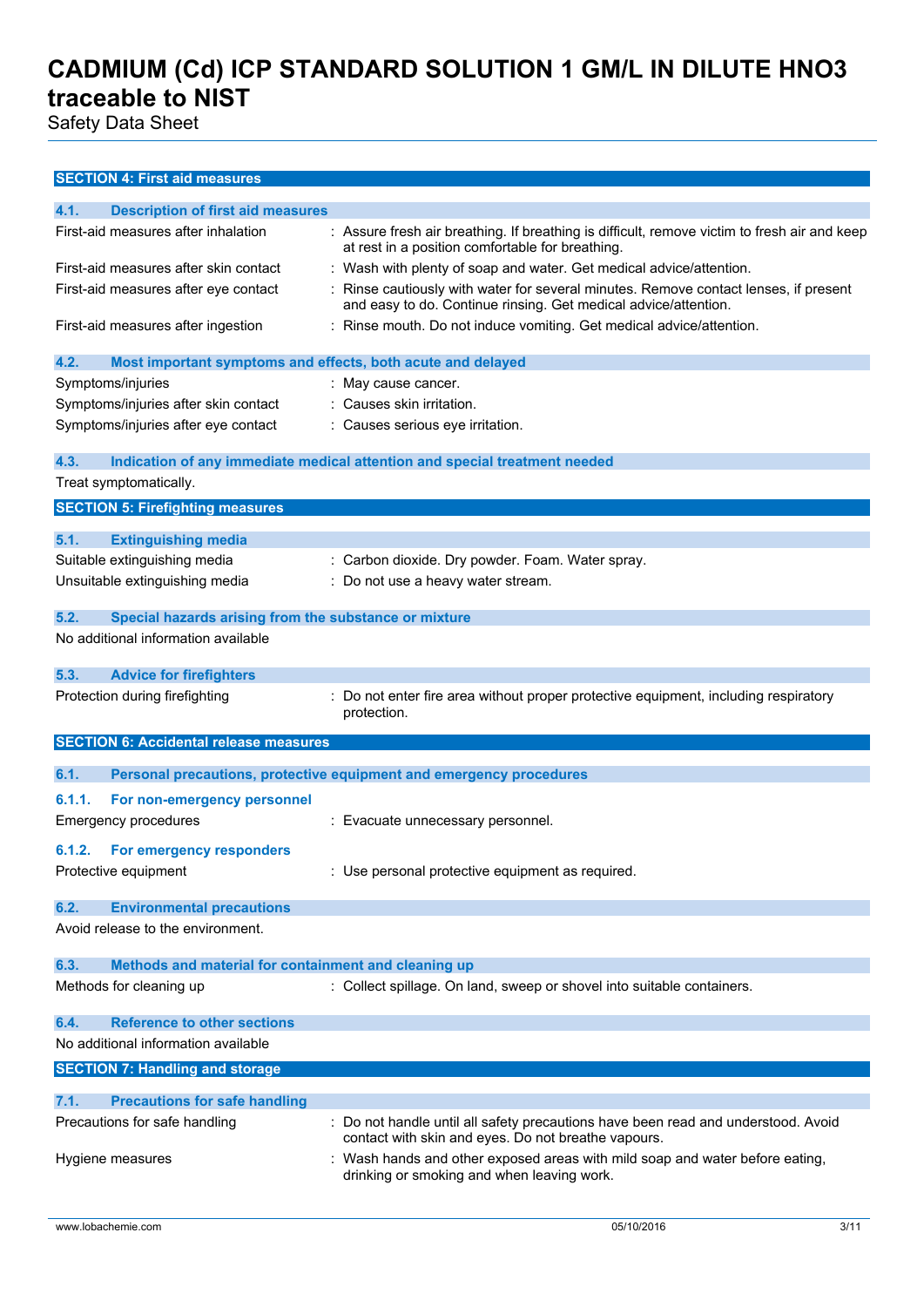Safety Data Sheet

| 7.2.                                                    | Conditions for safe storage, including any incompatibilities |                                                                    |  |
|---------------------------------------------------------|--------------------------------------------------------------|--------------------------------------------------------------------|--|
|                                                         | Storage conditions                                           | : Store in a well-ventilated place. Keep container tightly closed. |  |
|                                                         |                                                              |                                                                    |  |
| 7.3.                                                    | Specific end use(s)                                          |                                                                    |  |
|                                                         | No additional information available                          |                                                                    |  |
| <b>SECTION 8: Exposure controls/personal protection</b> |                                                              |                                                                    |  |
| 8.1.                                                    | <b>Control parameters</b>                                    |                                                                    |  |
| No additional information available                     |                                                              |                                                                    |  |
|                                                         |                                                              |                                                                    |  |

| 8.2.<br><b>Exposure controls</b>                              |                                    |
|---------------------------------------------------------------|------------------------------------|
| Hand protection                                               | : protective gloves                |
| Eye protection                                                | Chemical goggles or safety glasses |
| Skin and body protection                                      | Wear suitable protective clothing  |
| Respiratory protection                                        | : Wear respiratory protection      |
| <b>SECTION 9: Physical and chemical properties</b>            |                                    |
| Information on basic physical and chemical properties<br>9.1. |                                    |
| Physical state                                                | : Liquid                           |
| Colour                                                        | Colourless.                        |
| Odour                                                         | : No data available                |
| Odour threshold                                               | No data available                  |
| pH                                                            | : No data available                |
| Relative evaporation rate (butylacetate=1)                    | : No data available                |
| Melting point                                                 | : No data available                |
| Freezing point                                                | No data available                  |
| Boiling point                                                 | No data available                  |
| Flash point                                                   | : No data available                |
| Auto-ignition temperature                                     | No data available                  |
| Decomposition temperature                                     | : No data available                |
| Flammability (solid, gas)                                     | : No data available                |
| Vapour pressure                                               | No data available                  |
| Relative vapour density at 20 °C                              | : No data available                |
| Relative density                                              | : No data available                |
| Solubility                                                    | No data available                  |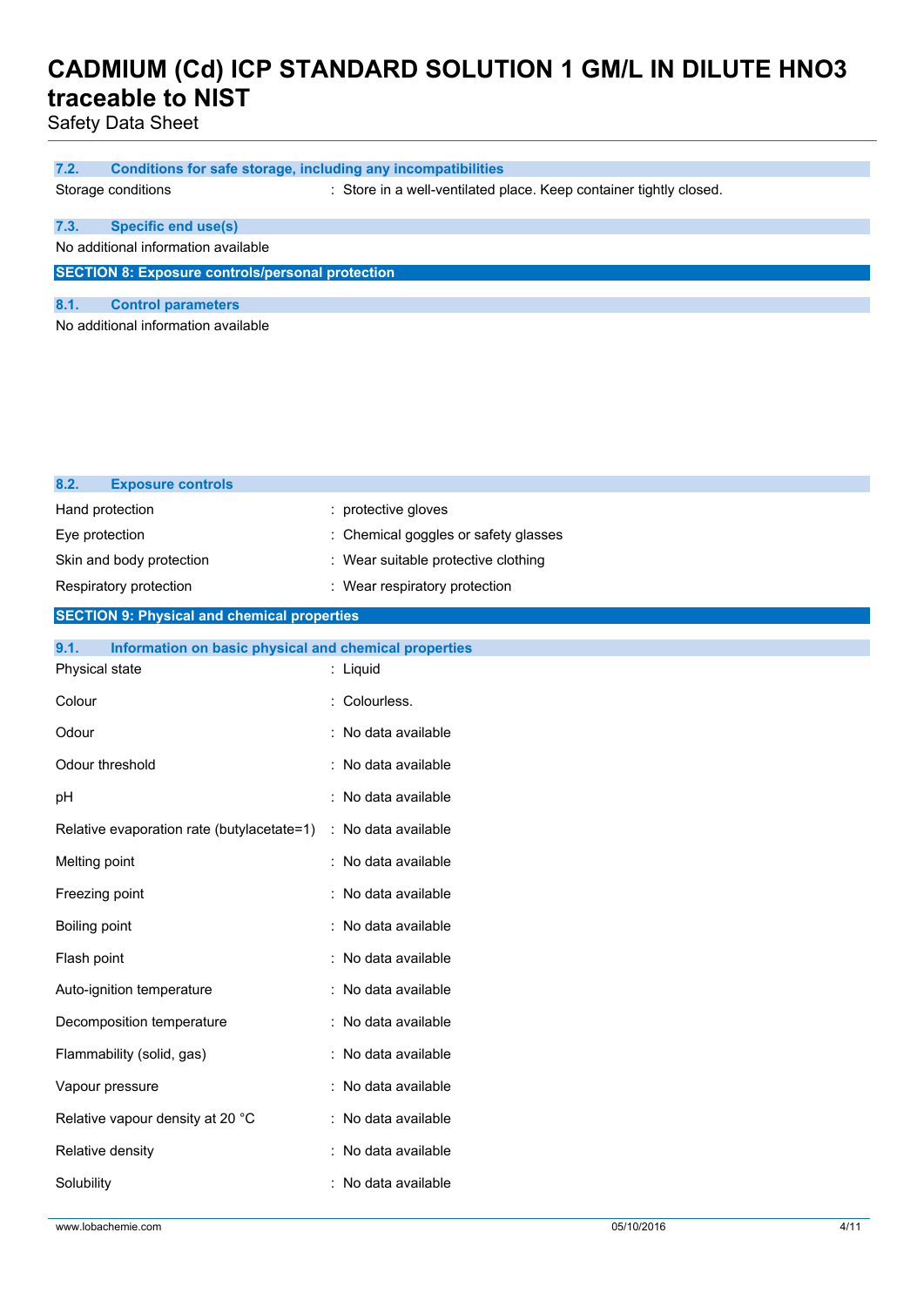Safety Data Sheet

| Log Pow                                                                       | : No data available              |
|-------------------------------------------------------------------------------|----------------------------------|
| Viscosity, kinematic                                                          | : No data available              |
| Viscosity, dynamic                                                            | : No data available              |
| <b>Explosive properties</b>                                                   | : No data available              |
| Oxidising properties                                                          | : No data available              |
| <b>Explosive limits</b>                                                       | : No data available              |
|                                                                               |                                  |
| <b>Other information</b><br>9.2.                                              |                                  |
| No additional information available                                           |                                  |
| <b>SECTION 10: Stability and reactivity</b>                                   |                                  |
| 10.1.<br><b>Reactivity</b>                                                    |                                  |
| No additional information available                                           |                                  |
| 10.2.<br><b>Chemical stability</b>                                            |                                  |
| Stable under normal conditions.                                               |                                  |
|                                                                               |                                  |
| 10.3.<br><b>Possibility of hazardous reactions</b>                            |                                  |
| No additional information available                                           |                                  |
| <b>Conditions to avoid</b><br>10.4.                                           |                                  |
| Direct sunlight. Air contact.                                                 |                                  |
|                                                                               |                                  |
| <b>Incompatible materials</b><br>10.5.<br>No additional information available |                                  |
|                                                                               |                                  |
| <b>Hazardous decomposition products</b><br>10.6.                              |                                  |
| No additional information available                                           |                                  |
|                                                                               |                                  |
| <b>SECTION 11: Toxicological information</b>                                  |                                  |
| 11.1.<br><b>Information on toxicological effects</b>                          |                                  |
| Acute toxicity                                                                | : Not classified                 |
|                                                                               |                                  |
|                                                                               |                                  |
| Skin corrosion/irritation                                                     | : Causes skin irritation.        |
| Serious eye damage/irritation                                                 | : Causes serious eye irritation. |
| Respiratory or skin sensitisation                                             | : Not classified                 |
| Germ cell mutagenicity                                                        | Not classified                   |
| Carcinogenicity                                                               | : May cause cancer.              |
|                                                                               |                                  |
| Reproductive toxicity                                                         | : Not classified                 |
| Specific target organ toxicity (single                                        | : Not classified                 |

Specific target organ toxicity (repeated exposure) : Not classified

exposure)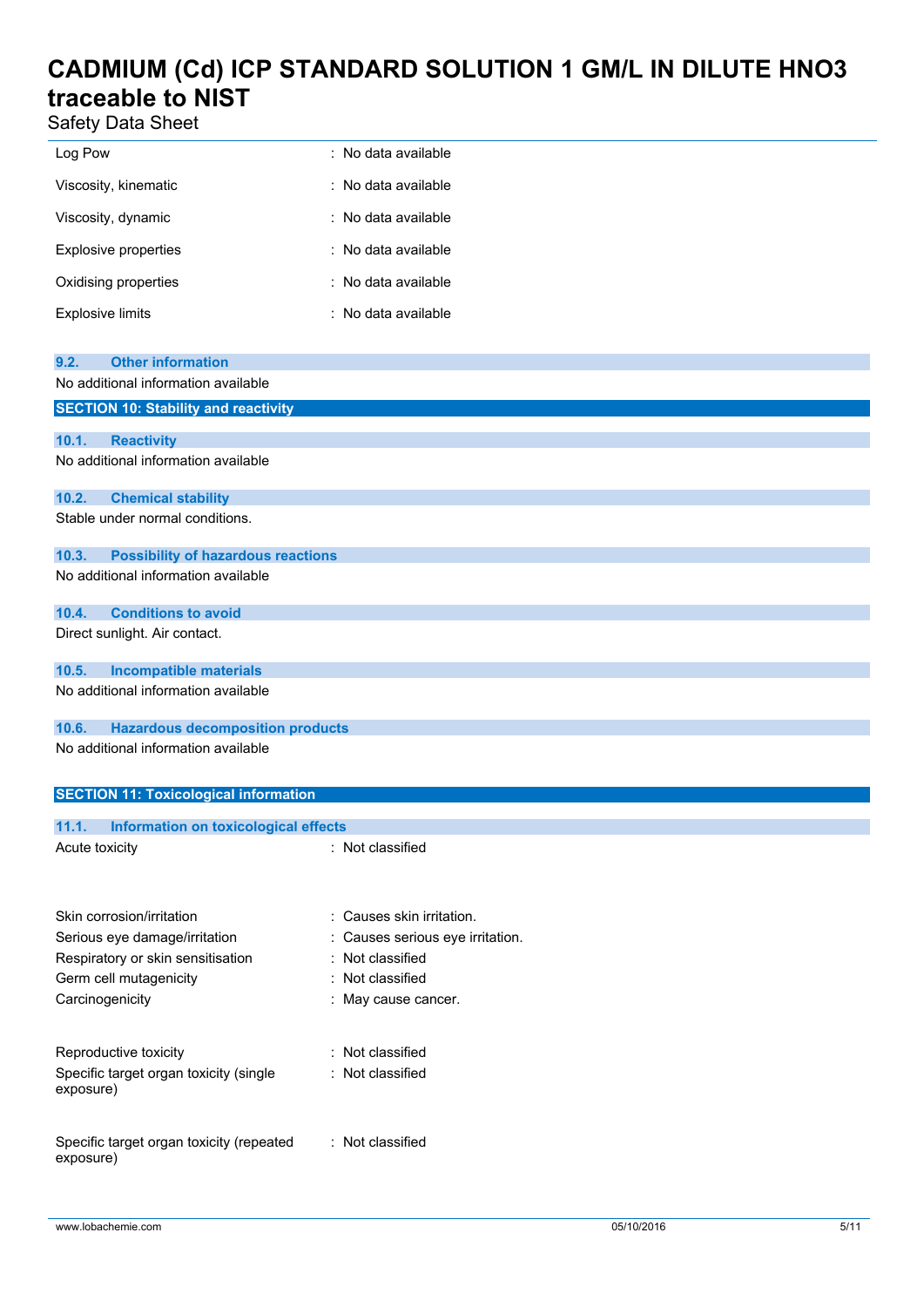Safety Data Sheet

Aspiration hazard **in the set of the set of the set of the set of the set of the set of the set of the set of the set of the set of the set of the set of the set of the set of the set of the set of the set of the set of th** 

| <b>SECTION 12: Ecological information</b>          |                                                                    |
|----------------------------------------------------|--------------------------------------------------------------------|
|                                                    |                                                                    |
| 12.1.<br><b>Toxicity</b>                           |                                                                    |
| No additional information available                |                                                                    |
|                                                    |                                                                    |
|                                                    |                                                                    |
|                                                    |                                                                    |
|                                                    |                                                                    |
| 12.2.<br><b>Persistence and degradability</b>      |                                                                    |
| No additional information available                |                                                                    |
|                                                    |                                                                    |
| 12.3.<br><b>Bioaccumulative potential</b>          |                                                                    |
| No additional information available                |                                                                    |
|                                                    |                                                                    |
|                                                    |                                                                    |
| <b>Mobility in soil</b><br>12.4.                   |                                                                    |
| No additional information available                |                                                                    |
|                                                    |                                                                    |
| <b>Results of PBT and vPvB assessment</b><br>12.5. |                                                                    |
| No additional information available                |                                                                    |
|                                                    |                                                                    |
|                                                    |                                                                    |
| 12.6.<br><b>Other adverse effects</b>              |                                                                    |
| No additional information available                |                                                                    |
| <b>SECTION 13: Disposal considerations</b>         |                                                                    |
| 13.1.<br><b>Waste treatment methods</b>            |                                                                    |
| Product/Packaging disposal                         | : Dispose of contents/container to                                 |
| recommendations                                    |                                                                    |
|                                                    |                                                                    |
| <b>SECTION 14: Transport information</b>           |                                                                    |
| In accordance with ADR / RID / IMDG / IATA / ADN   |                                                                    |
|                                                    |                                                                    |
| <b>UN number</b><br>14.1.                          |                                                                    |
| UN-No. (ADR)                                       | : 3264                                                             |
| UN-No. (IMDG)                                      | : 3264                                                             |
| UN-No.(IATA)                                       | : 3264                                                             |
| UN-No.(ADN)                                        | : 3264                                                             |
| UN-No. (RID)                                       | : 3264                                                             |
|                                                    |                                                                    |
| 14.2.<br><b>UN proper shipping name</b>            |                                                                    |
| Proper Shipping Name (ADR)                         | : CORROSIVE LIQUID, ACIDIC, INORGANIC, N.O.S.                      |
| Proper Shipping Name (IMDG)                        | : CORROSIVE LIQUID, ACIDIC, INORGANIC, N.O.S.                      |
| Proper Shipping Name (IATA)                        | : CORROSIVE LIQUID, ACIDIC, INORGANIC, N.O.S.                      |
| Proper Shipping Name (ADN)                         | : CORROSIVE LIQUID, ACIDIC, INORGANIC, N.O.S.                      |
| Proper Shipping Name (RID)                         | : CORROSIVE LIQUID, ACIDIC, INORGANIC, N.O.S.                      |
| Transport document description (ADR)               | : UN 3264 CORROSIVE LIQUID, ACIDIC, INORGANIC, N.O.S., 8, III, (E) |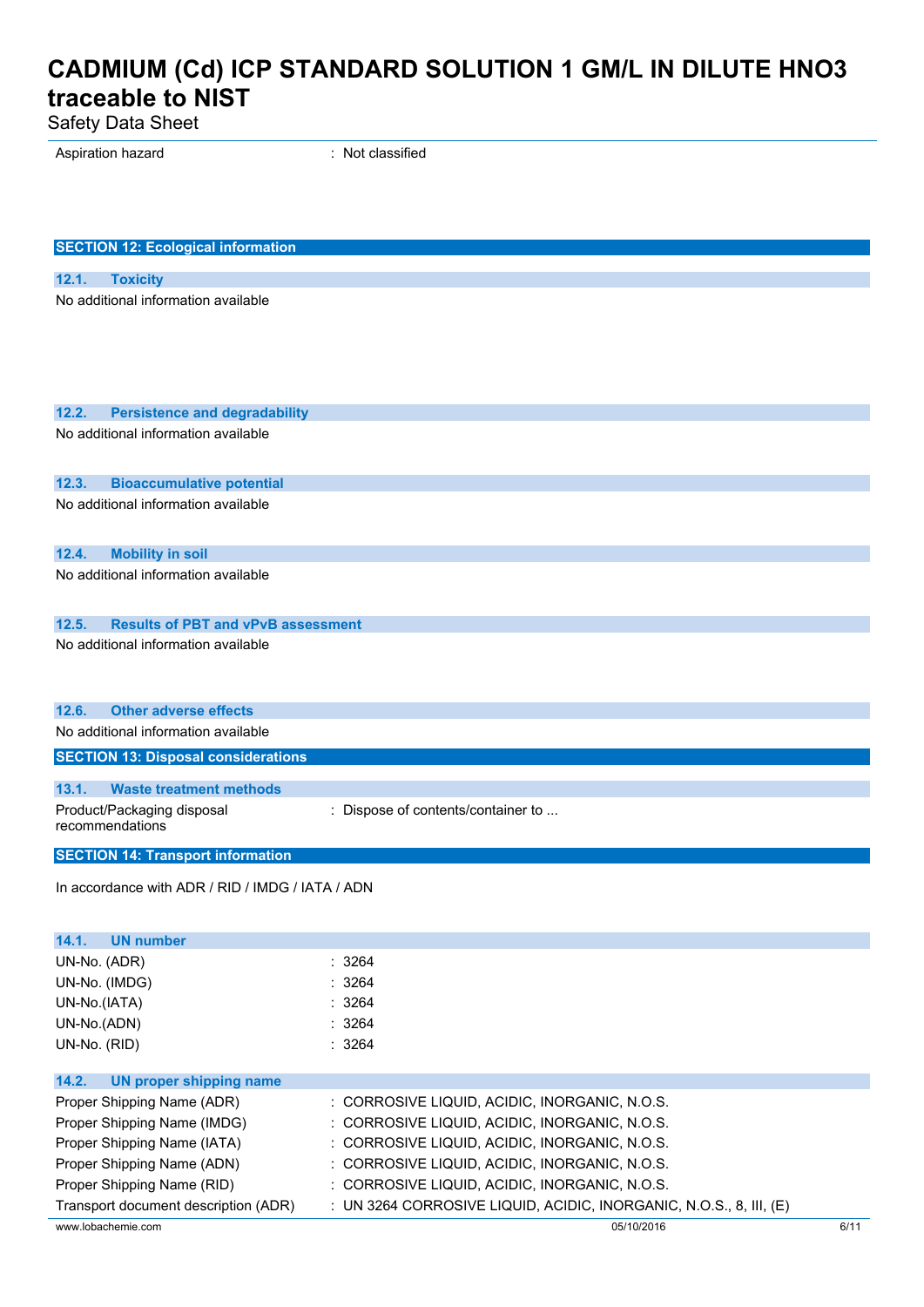Safety Data Sheet

| Transport document description (IMDG)      | : UN 3264 CORROSIVE LIQUID, ACIDIC, INORGANIC, N.O.S., 8, III, MARINE<br>POLLUTANT |
|--------------------------------------------|------------------------------------------------------------------------------------|
| Transport document description (IATA)      | : UN 3264 CORROSIVE LIQUID, ACIDIC, INORGANIC, N.O.S., 8, III                      |
| Transport document description (ADN)       | : UN 3264 CORROSIVE LIQUID, ACIDIC, INORGANIC, N.O.S., 8, III                      |
| Transport document description (RID)       | : UN 3264 CORROSIVE LIQUID, ACIDIC, INORGANIC, N.O.S., 8, III                      |
|                                            |                                                                                    |
| 14.3.<br><b>Transport hazard class(es)</b> |                                                                                    |
| <b>ADR</b>                                 |                                                                                    |
| Transport hazard class(es) (ADR)           | : 8                                                                                |
|                                            |                                                                                    |
| Danger labels (ADR)                        | : 8                                                                                |
|                                            |                                                                                    |
|                                            |                                                                                    |
|                                            |                                                                                    |
|                                            |                                                                                    |
|                                            |                                                                                    |
|                                            |                                                                                    |
| <b>IMDG</b>                                |                                                                                    |
| Transport hazard class(es) (IMDG)          | : 8                                                                                |
| Danger labels (IMDG)                       | : 8                                                                                |
|                                            |                                                                                    |
|                                            |                                                                                    |
|                                            |                                                                                    |
|                                            |                                                                                    |
|                                            |                                                                                    |
|                                            |                                                                                    |
|                                            |                                                                                    |
| <b>IATA</b>                                |                                                                                    |
| Transport hazard class(es) (IATA)          | : 8                                                                                |
| Hazard labels (IATA)                       | : 8                                                                                |
|                                            |                                                                                    |
|                                            |                                                                                    |
|                                            |                                                                                    |
|                                            |                                                                                    |
|                                            |                                                                                    |
|                                            |                                                                                    |
| <b>ADN</b>                                 |                                                                                    |
| Transport hazard class(es) (ADN)           | : 8                                                                                |
| Danger labels (ADN)                        | : 8                                                                                |
|                                            |                                                                                    |
|                                            |                                                                                    |
|                                            |                                                                                    |
|                                            |                                                                                    |
|                                            |                                                                                    |
|                                            |                                                                                    |
|                                            |                                                                                    |
| <b>RID</b>                                 |                                                                                    |
| Transport hazard class(es) (RID)           | : 8                                                                                |
| Danger labels (RID)                        | : 8                                                                                |
|                                            |                                                                                    |
|                                            |                                                                                    |
|                                            |                                                                                    |
|                                            |                                                                                    |
|                                            |                                                                                    |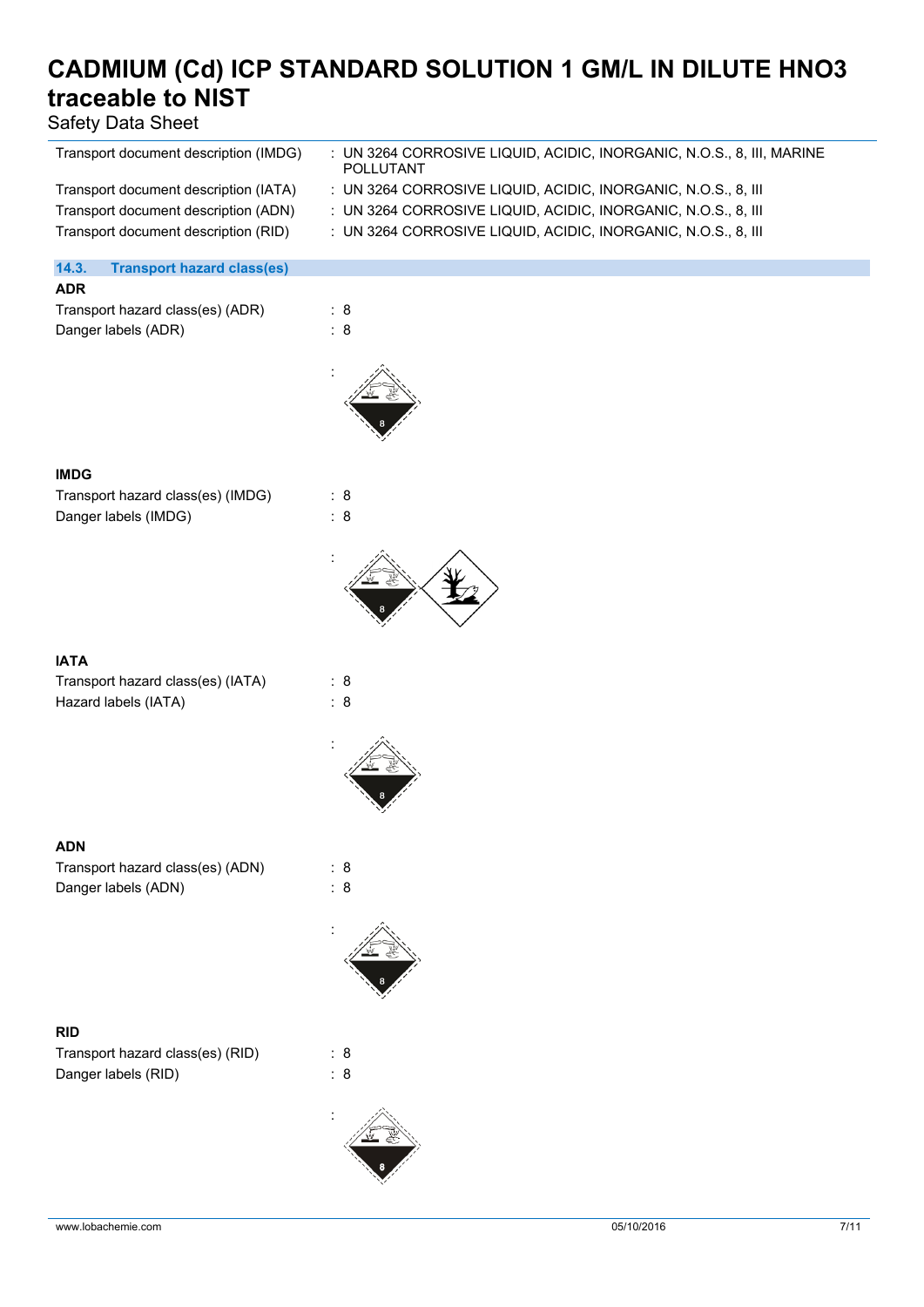Safety Data Sheet

| 14.4.<br><b>Packing group</b>         |                                          |
|---------------------------------------|------------------------------------------|
| Packing group (ADR)                   | : III                                    |
| Packing group (IMDG)                  | : III                                    |
| Packing group (IATA)                  | : III                                    |
| Packing group (ADN)                   | : III                                    |
| Packing group (RID)                   | : III                                    |
|                                       |                                          |
| <b>Environmental hazards</b><br>14.5. |                                          |
| Dangerous for the environment         | : No                                     |
| Marine pollutant                      | : Yes (IMDG only)                        |
| Other information                     | : No supplementary information available |

#### $14.6.$ **14.6. Special precautions for user**

| : C1                      |
|---------------------------|
| : 274                     |
| : 5L                      |
| E1                        |
| : P001, IBC03, LP01, R001 |
| : MP19                    |
| : T7                      |
| : TP1, TP28               |
| : L4BN                    |
| : AT                      |
| : 3                       |
| $\therefore$ V12          |
| ÷<br>80                   |
| ÷<br>80                   |
| 3264                      |
| : E                       |
| : 2X                      |
| ÷.<br>B                   |
|                           |
| : 223, 274                |
| : 5L                      |
| : F1                      |
| : P001, LP01              |
| IBC03                     |
| T7                        |
| <b>TP1, TP28</b>          |
| $: F-A$                   |
| :S-B                      |
| : A                       |
| SW <sub>2</sub>           |
| : $154$                   |
|                           |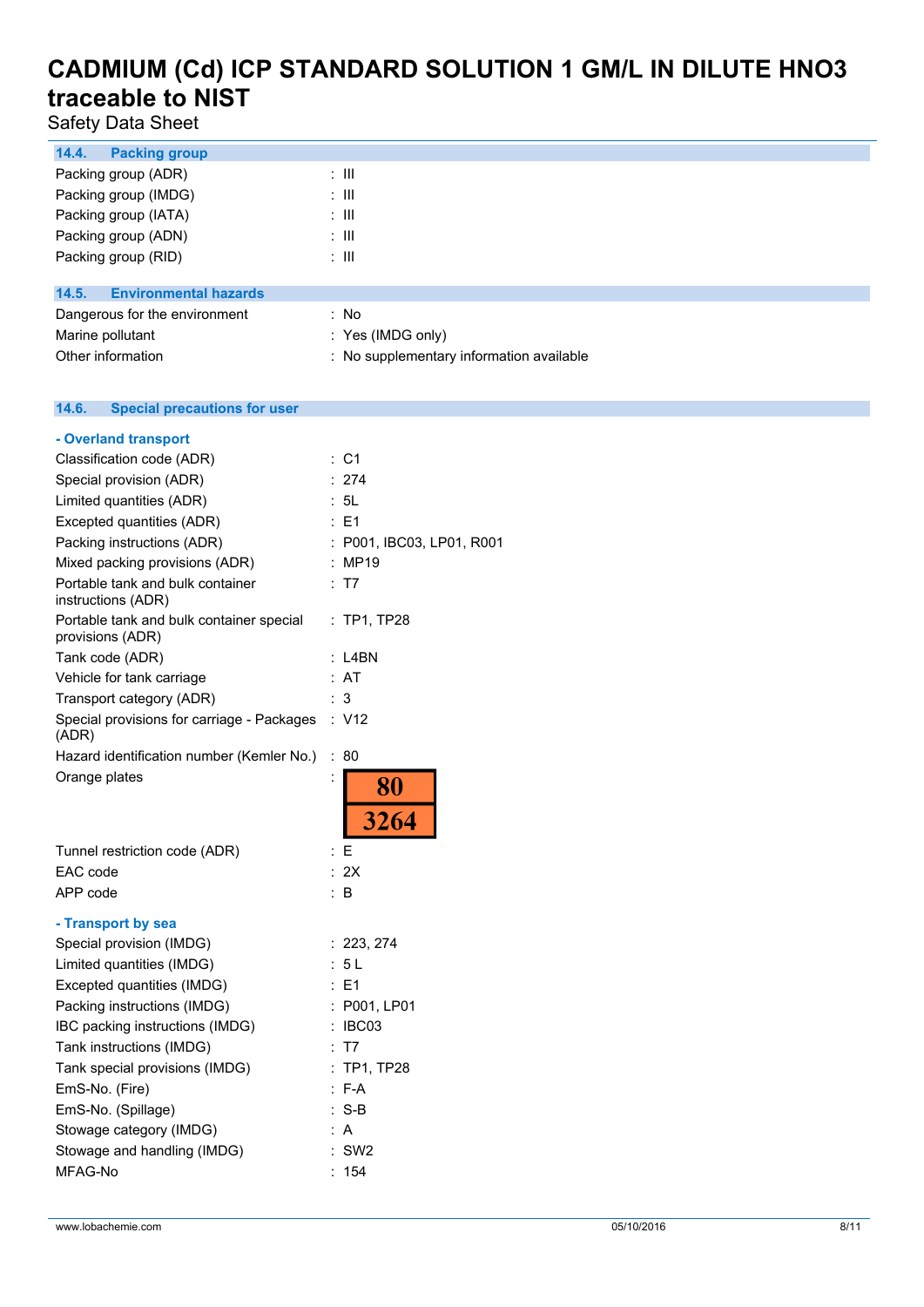Safety Data Sheet

#### **- Air transport**

| PCA Excepted quantities (IATA)                               | $\therefore$ E1           |
|--------------------------------------------------------------|---------------------------|
| PCA Limited quantities (IATA)                                | : Y841                    |
| PCA limited quantity max net quantity<br>(IATA)              | : 1L                      |
| PCA packing instructions (IATA)                              | :852                      |
| PCA max net quantity (IATA)                                  | : 5L                      |
| CAO packing instructions (IATA)                              | : 856                     |
| CAO max net quantity (IATA)                                  | : 60L                     |
| Special provision (IATA)                                     | : A3                      |
| ERG code (IATA)                                              | : 8L                      |
| - Inland waterway transport                                  |                           |
| Classification code (ADN)                                    | : C1                      |
| Special provisions (ADN)                                     | : 274                     |
| Limited quantities (ADN)                                     | : 5L                      |
| Excepted quantities (ADN)                                    | $E = 1$                   |
| Carriage permitted (ADN)                                     | : T                       |
| Equipment required (ADN)                                     | $:$ PP, EP                |
| Number of blue cones/lights (ADN)                            | 0<br>÷.                   |
| - Rail transport                                             |                           |
| Classification code (RID)                                    | : C1                      |
| Special provision (RID)                                      | : 274                     |
| Limited quantities (RID)                                     | : 5L                      |
| Excepted quantities (RID)                                    | : E1                      |
| Packing instructions (RID)                                   | : P001, IBC03, LP01, R001 |
| Mixed packing provisions (RID)                               | : MP19                    |
| Portable tank and bulk container<br>instructions (RID)       | T7<br>÷                   |
| Portable tank and bulk container special<br>provisions (RID) | $:$ TP1, TP28             |
| Tank codes for RID tanks (RID)                               | : L4BN                    |
| Transport category (RID)                                     | 3                         |
| Special provisions for carriage - Packages<br>(RID)          | : W12                     |
| Colis express (express parcels) (RID)                        | : CE8                     |
| Hazard identification number (RID)                           | 80                        |

### **14.7. Transport in bulk according to Annex II of MARPOL 73/78 and the IBC Code**

### Not applicable

### **SECTION 15: Regulatory information**

**15.1. Safety, health and environmental regulations/legislation specific for the substance or mixture**

### **15.1.1. EU-Regulations**

Contains no substances with Annex XVII restrictions Contains no REACH candidate substance

Contains no REACH Annex XIV substances.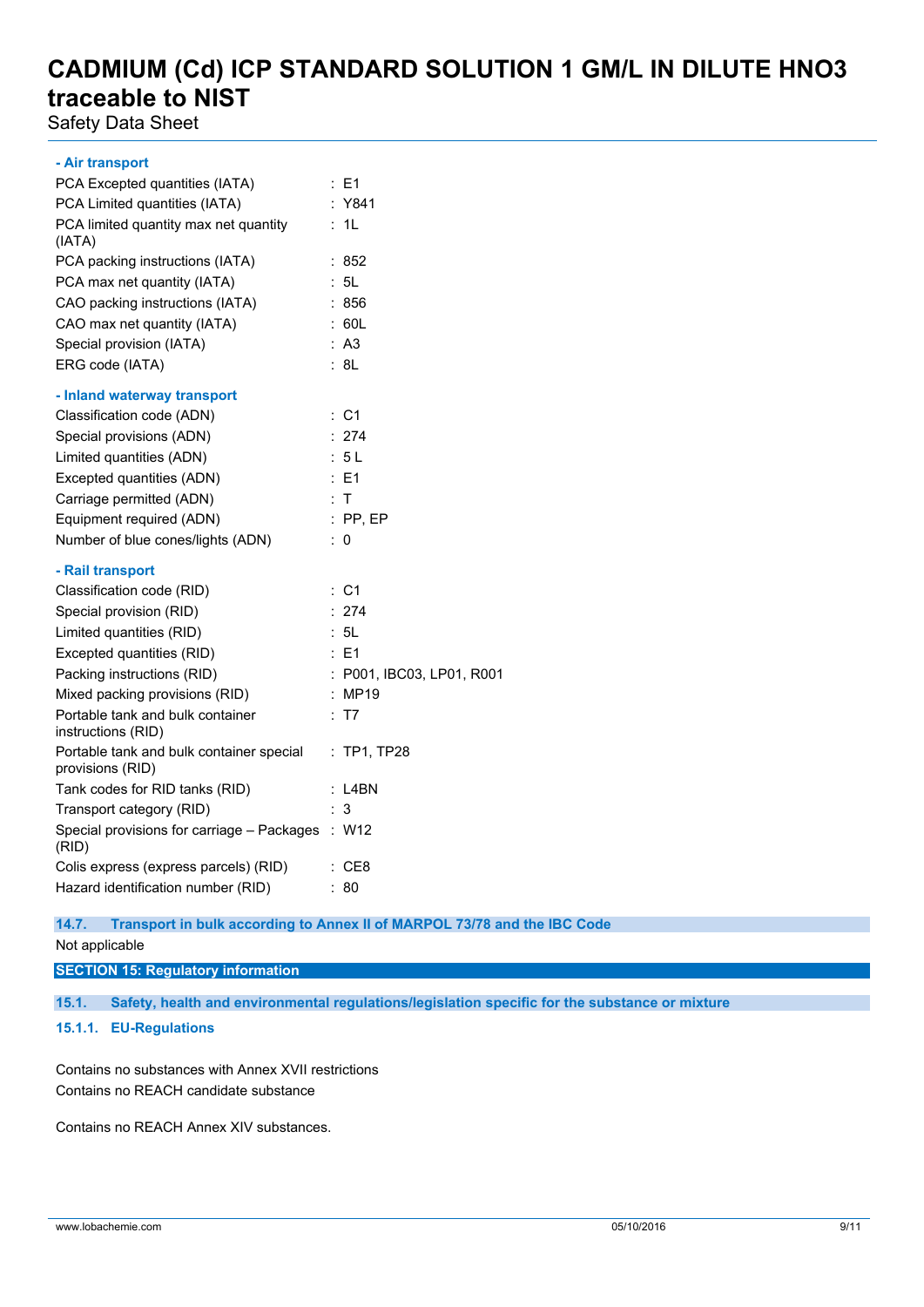Safety Data Sheet

### **15.1.2. National regulations**

#### **Germany**

| AwSV/VwVwS Annex reference                                                     | : Water hazard class (WGK) 3, strongly hazardous to water (Classification according<br>to AwSV. Annex 1)                                                                               |
|--------------------------------------------------------------------------------|----------------------------------------------------------------------------------------------------------------------------------------------------------------------------------------|
| 12th Ordinance Implementing the Federal<br>Immission Control Act - 12. BlmSchV | : Is not subject of the 12. BlmSchV (Hazardous Incident Ordinance)                                                                                                                     |
| <b>Denmark</b>                                                                 |                                                                                                                                                                                        |
| Recommendations Danish Regulation                                              | : Young people below the age of 18 years are not allowed to use the product<br>Pregnant/breastfeeding women working with the product must not be in direct<br>contact with the product |
|                                                                                | The requirements from the Danish Working Environment Authorities regarding work<br>with carcinogens must be followed during use and disposal                                           |

#### **15.2. Chemical safety assessment**

No additional information available

**SECTION 16: Other information**

### Full text of H- and EUH-phrases:

| Acute Tox. 4 (Dermal)     | Acute toxicity (dermal), Category 4                               |
|---------------------------|-------------------------------------------------------------------|
| Acute Tox. 4 (Inhalation) | Acute toxicity (inhal.), Category 4                               |
| Acute Tox. 4 (Oral)       | Acute toxicity (oral), Category 4                                 |
| Aquatic Acute 1           | Hazardous to the aquatic environment - Acute Hazard, Category 1   |
| Aquatic Chronic 3         | Hazardous to the aquatic environment - Chronic Hazard, Category 3 |
| Carc. 1B                  | Carcinogenicity, Category 1B                                      |
| Eye Irrit. 2              | Serious eye damage/eye irritation, Category 2                     |
| Ox. Liq. 1                | Oxidising Liquids, Category 1                                     |
| Skin Corr. 1A             | Skin corrosion/irritation, Category 1A                            |
| Skin Irrit, 2             | Skin corrosion/irritation, Category 2                             |
| H <sub>271</sub>          | May cause fire or explosion; strong oxidiser                      |
| H302                      | Harmful if swallowed                                              |
| H312                      | Harmful in contact with skin                                      |
| H314                      | Causes severe skin burns and eye damage                           |
| H315                      | Causes skin irritation                                            |
| H319                      | Causes serious eye irritation                                     |
| H332                      | Harmful if inhaled                                                |
| H350                      | May cause cancer                                                  |
| H400                      | Very toxic to aquatic life                                        |
| H412                      | Harmful to aquatic life with long lasting effects                 |
|                           |                                                                   |